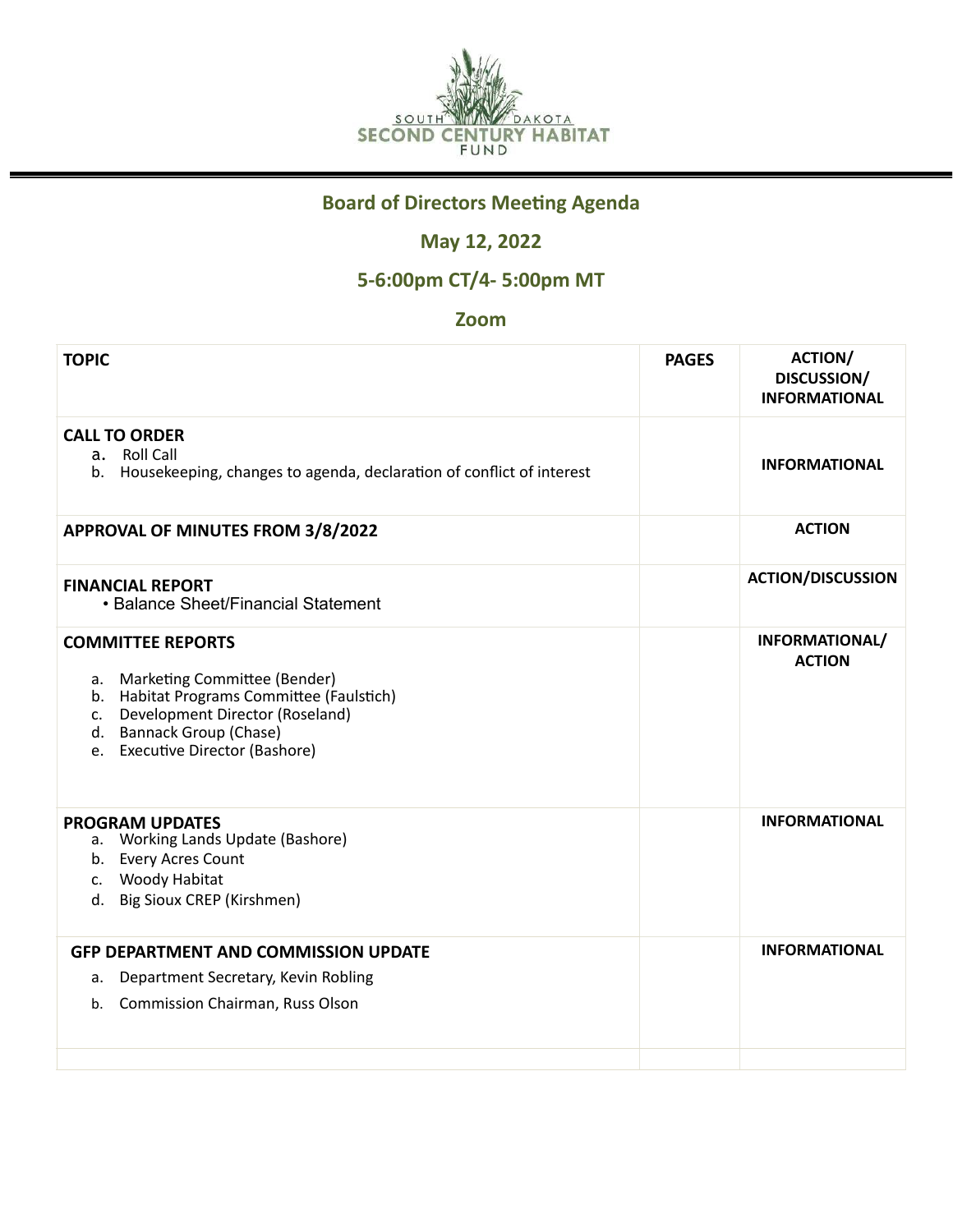| <b>OTHER ITEMS</b><br>• 2022 Meeting Schedule                                                          | <b>INFORMATIONAL</b><br><b>DISCUSSION</b> |
|--------------------------------------------------------------------------------------------------------|-------------------------------------------|
| <b>ADJOURN</b>                                                                                         | <b>INFORMATIONAL</b>                      |
| ANNOUNCEMENTS/REMINDERS:<br>Next meeting will need to include the following:<br>Vacancies<br>$\bullet$ |                                           |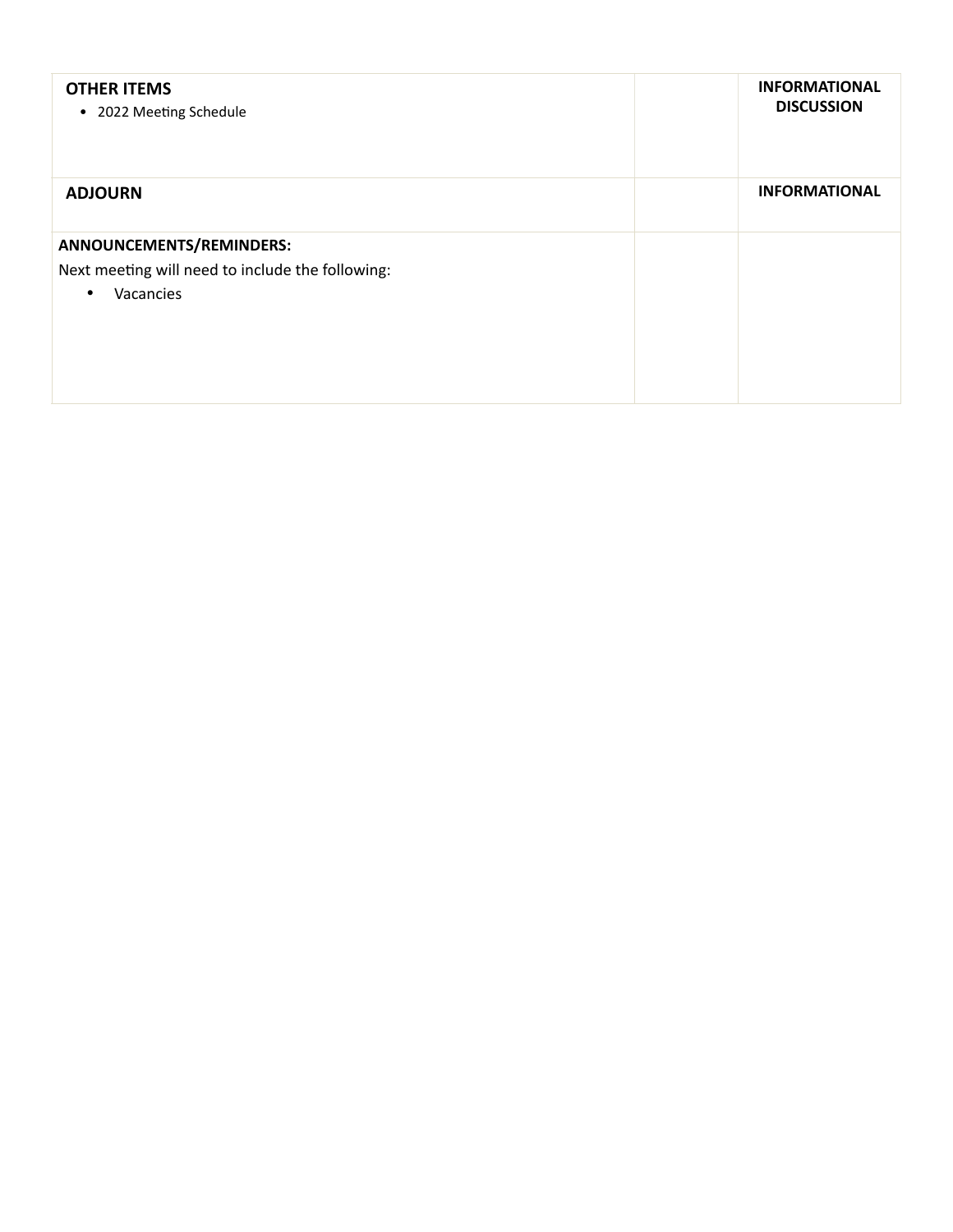| Second Century Habitat Fund, Inc.                                                                                           |                  |                                        |                 |                 |                        |              |           |
|-----------------------------------------------------------------------------------------------------------------------------|------------------|----------------------------------------|-----------------|-----------------|------------------------|--------------|-----------|
|                                                                                                                             |                  |                                        |                 |                 |                        |              |           |
|                                                                                                                             |                  |                                        |                 |                 |                        |              |           |
|                                                                                                                             |                  |                                        |                 |                 |                        |              |           |
| <b>Cash Allocation</b>                                                                                                      |                  |                                        |                 |                 |                        |              |           |
|                                                                                                                             |                  | activity through                       | 12-31-21 ending |                 | <b>Cash Balance at</b> |              |           |
| Account                                                                                                                     | 12-31-20 balance | 12-31-21                               | balance         | A/P at 12.31.21 | 12-31-21               |              |           |
| Can-Am                                                                                                                      |                  | 484,874.07                             | 484,874.07      |                 | 484,874.07             |              |           |
| <b>Development Director Funds</b>                                                                                           | 58,038.20        | 256,738.41                             | 314,776.61      | (9,000.00)      | 305,776.61             |              |           |
| <b>Every Acre Counts</b>                                                                                                    | 851,273.00       | (427,053.00)                           | 424,220.00      |                 | 424,220.00             |              |           |
| <b>General Funds</b>                                                                                                        | 319,958.12       | 317,844.53                             | 637,802.65      | 926.28          | 638,728.93             |              |           |
| <b>Working Lands Habitat</b>                                                                                                | 81,258.94        | 189,911.34                             | 271,170.28      |                 | 271,170.28             |              |           |
| <b>Agrees with Cash Account Total</b>                                                                                       | 1,310,528.26     |                                        | 2,132,843.61    | (8,073.72)      | 2,124,769.89           |              | matches B |
| Change in Cash from 12-31-20                                                                                                |                  |                                        |                 |                 | 814,241.63             |              |           |
| <b>Other Asset Reconciliation</b>                                                                                           |                  |                                        |                 |                 |                        |              |           |
| John Deppe RC&D Mem Fnd 0510                                                                                                | 11,798.61        | 1,122.27                               | $12,920.88$ x   |                 | $12,920.88$ x          |              |           |
| Second Century Habitat 0844                                                                                                 | 171,723.16       | 16,332.79                              | 188,055.95 x    |                 | 188,055.95             | $\mathbf{x}$ |           |
| Second Century Pass Thr Fnd 0909                                                                                            | 53,549.97        | 0.00                                   | 53,549.97 $x$   | 0.00            | 53,549.97 $x$          |              |           |
|                                                                                                                             | 237,071.74       |                                        | 254,526.80      |                 | 254,526.80             |              |           |
| Net Income                                                                                                                  |                  | 839,770.41                             |                 |                 | $839,770.41$ a         |              |           |
|                                                                                                                             |                  |                                        |                 |                 |                        |              |           |
| x Traced to statement withouth exception                                                                                    |                  |                                        |                 |                 |                        |              |           |
| a Agrees to financial statement withouth exception                                                                          |                  |                                        |                 |                 |                        |              |           |
| Includes \$425,000 transfer of Every Acre Counts fund category to Working Lands Habitiat fund in February 2021. Per client. |                  |                                        |                 |                 |                        |              |           |
| John Deppe - held by SD Community Foundation                                                                                |                  |                                        |                 |                 |                        |              |           |
| <b>Principal Contributions</b>                                                                                              |                  |                                        | 5,605.00        |                 |                        |              |           |
| <b>Available for Distribution</b>                                                                                           |                  |                                        | 3,411.00        |                 |                        |              |           |
| Remainder                                                                                                                   |                  |                                        | 3,904.88        |                 |                        |              |           |
|                                                                                                                             |                  | <b>Balance presented as Restricted</b> | 9,509.88        |                 |                        |              |           |
|                                                                                                                             |                  |                                        |                 |                 |                        |              |           |
| Second Century Habitat (0844) - held by SD Community Foundation                                                             |                  |                                        |                 |                 |                        |              |           |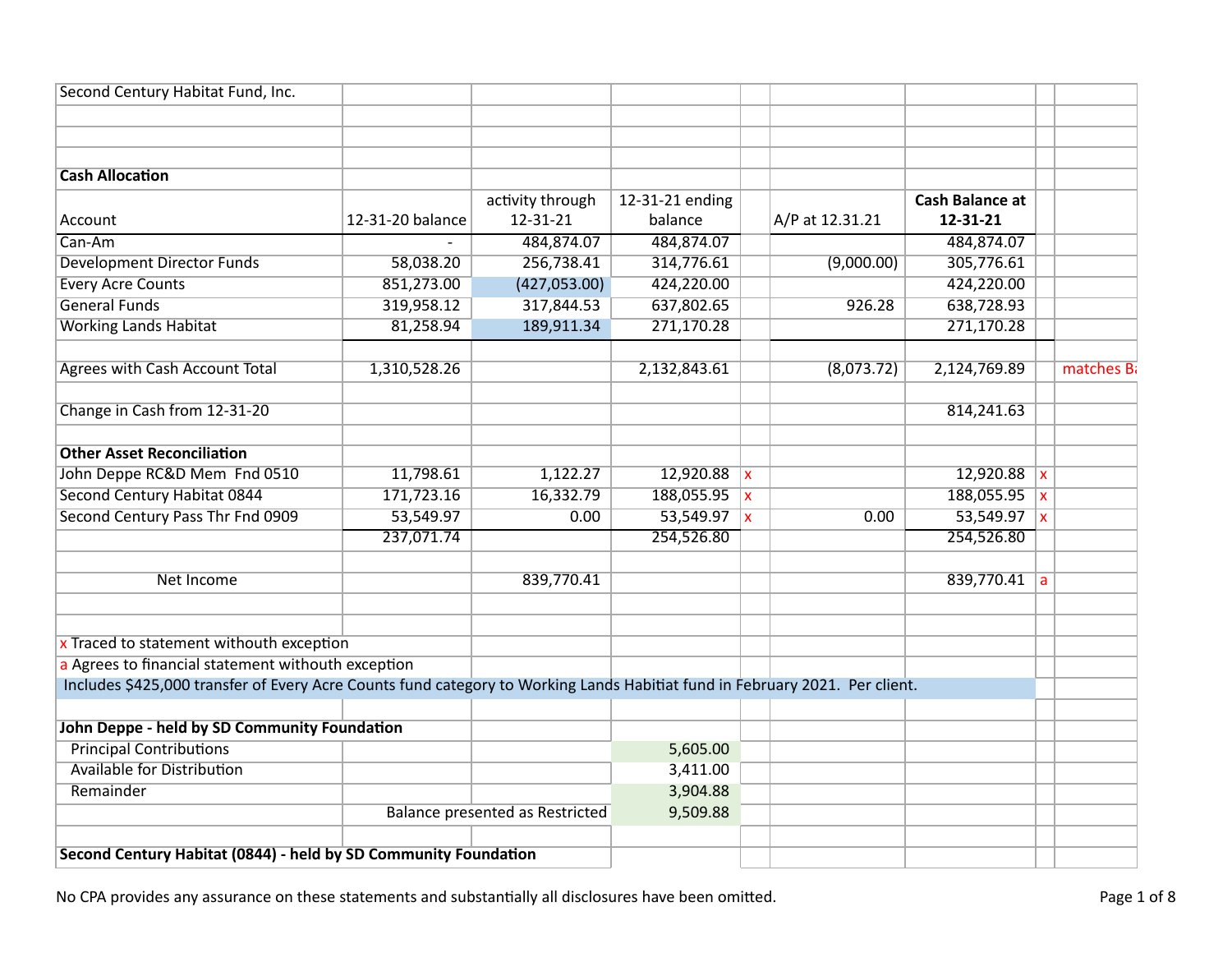| <b>Principal Contributions</b>                                  |                                 |            | 124,390.00               |  |  |  |
|-----------------------------------------------------------------|---------------------------------|------------|--------------------------|--|--|--|
| Available for Distribution                                      |                                 |            | 24,979.19                |  |  |  |
| Remainder                                                       |                                 |            | 38,686.76                |  |  |  |
|                                                                 | Balance presented as Restricted | 163,076.76 |                          |  |  |  |
|                                                                 |                                 |            |                          |  |  |  |
| Second Century Habitat (0909) - held by SD Community Foundation |                                 |            |                          |  |  |  |
| <b>Principal Contributions</b>                                  |                                 |            | $\overline{\phantom{0}}$ |  |  |  |
| <b>Available for Distribution</b>                               |                                 |            | 53,549.97                |  |  |  |
| Remainder                                                       |                                 |            | $\overline{\phantom{0}}$ |  |  |  |
|                                                                 | Balance presented as Restricted |            |                          |  |  |  |
|                                                                 |                                 |            |                          |  |  |  |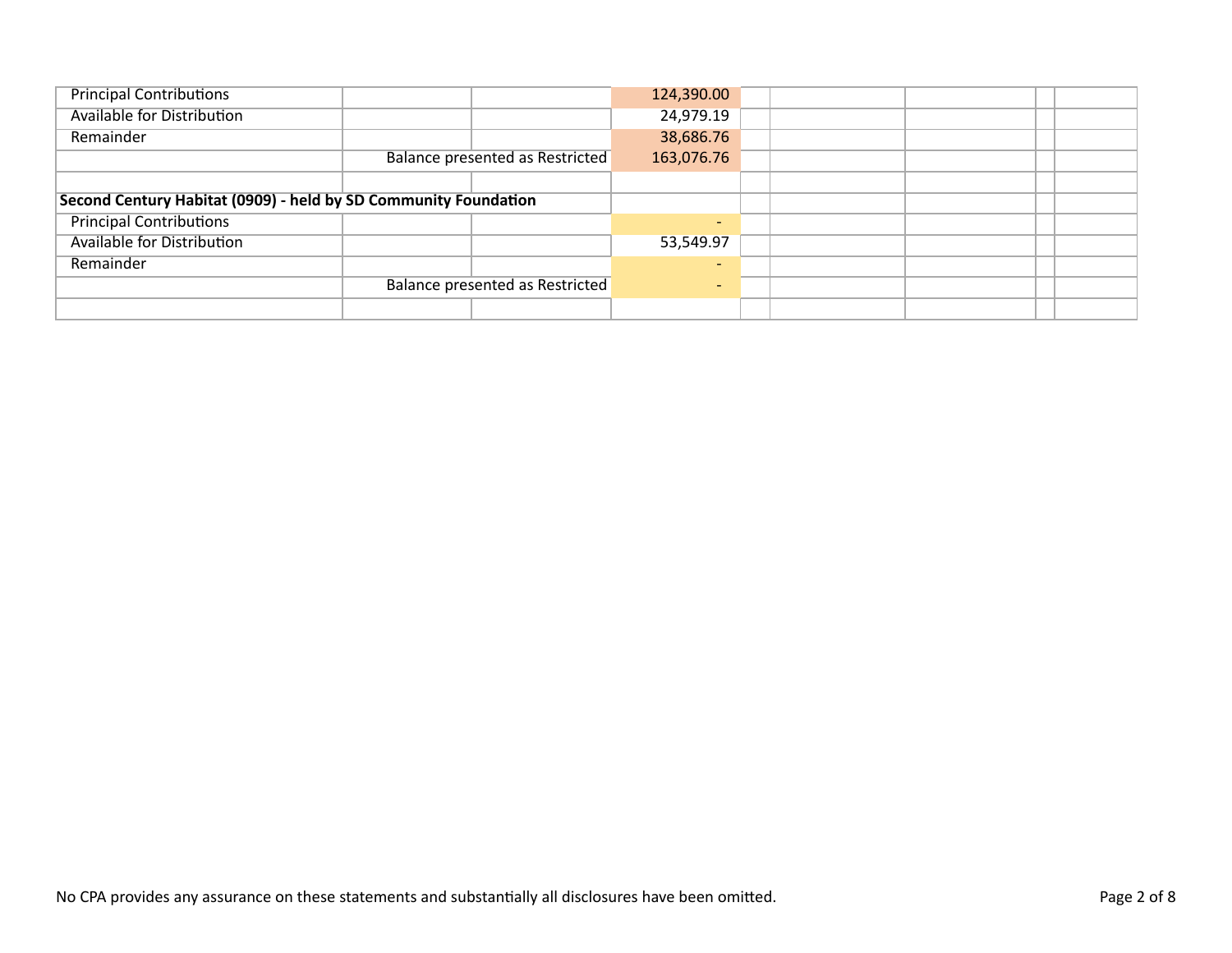# **SECOND CENTURY HABITAT FUND, INC. Statements of Financial Position**

 **As of March 31, 2022 and 2021**

|                                          | Mar 31, 22   | Mar 31, 21   |
|------------------------------------------|--------------|--------------|
| <b>ASSETS</b>                            |              |              |
| <b>Current Assets</b>                    |              |              |
| <b>Checking/Savings</b>                  |              |              |
| <b>FIRST NATIONAL BANK</b>               |              |              |
| <b>Big Sioux Crep</b>                    | 484,874.07   |              |
| Can-Am                                   |              | 2,641.98     |
| <b>Development Director Funds</b>        | 283,461.12   | 58,038.20    |
| <b>Every Acre Counts Funds</b>           | 174,220.00   | 426,273.00   |
| <b>General Funds</b>                     | 656,072.89   | 416,509.65   |
| Indian Motorcycle Fundraising            | 3,682.00     |              |
| <b>Woody Habitat</b>                     | 250,000.00   |              |
| <b>Working Lands Habitat Program</b>     | 195,275.28   | 431,577.94   |
| <b>Total FIRST NATIONAL BANK</b>         | 2,047,585.36 | 1,335,040.77 |
| <b>Total Checking/Savings</b>            | 2,047,585.36 | 1,335,040.77 |
| <b>Total Current Assets</b>              | 2,047,585.36 | 1,335,040.77 |
| <b>Other Assets</b>                      |              |              |
| John Deppe's RC&D Mem Fnd 0510           | 12,398.36    | 12,087.15    |
| <b>Second Century Habitat 0844</b>       | 180,451.07   | 175,922.57   |
| Second Century PassThr Fnd 0909          | 53,549.97    | 53,549.97    |
| <b>Total Other Assets</b>                | 246,399.40   | 241,559.69   |
| <b>TOTAL ASSETS</b>                      | 2,293,984.76 | 1,576,600.46 |
| <b>LIABILITIES &amp; EQUITY</b>          |              |              |
| Liabilities                              |              |              |
| <b>Current Liabilities</b>               |              |              |
| <b>Accounts Payable</b>                  |              |              |
| <b>Accounts Payable</b>                  |              | 33,113.79    |
| <b>Total Accounts Payable</b>            |              | 33,113.79    |
| <b>Total Current Liabilities</b>         |              | 33,113.79    |
| <b>Total Liabilities</b>                 |              | 33,113.79    |
| <b>Equity</b>                            |              |              |
| <b>Perm. Restricted Net Assets</b>       |              |              |
| John Deppe's RC&D Mem Fund               | 8,626.44     | 8,676.15     |
| <b>Second Century Habitat Fund</b>       | 149,097.75   | 150,943.38   |
| <b>Total Perm. Restricted Net Assets</b> | 157,724.19   | 159,619.53   |
| <b>Unrestricted Net Assets</b>           | 2,229,646.22 | 1,387,980.47 |
| <b>Net Income</b>                        | (93, 385.65) | (4, 113.33)  |
| <b>Total Equity</b>                      | 2,293,984.76 | 1,543,486.67 |
| <b>TOTAL LIABILITIES &amp; EQUITY</b>    | 2,293,984.76 | 1,576,600.46 |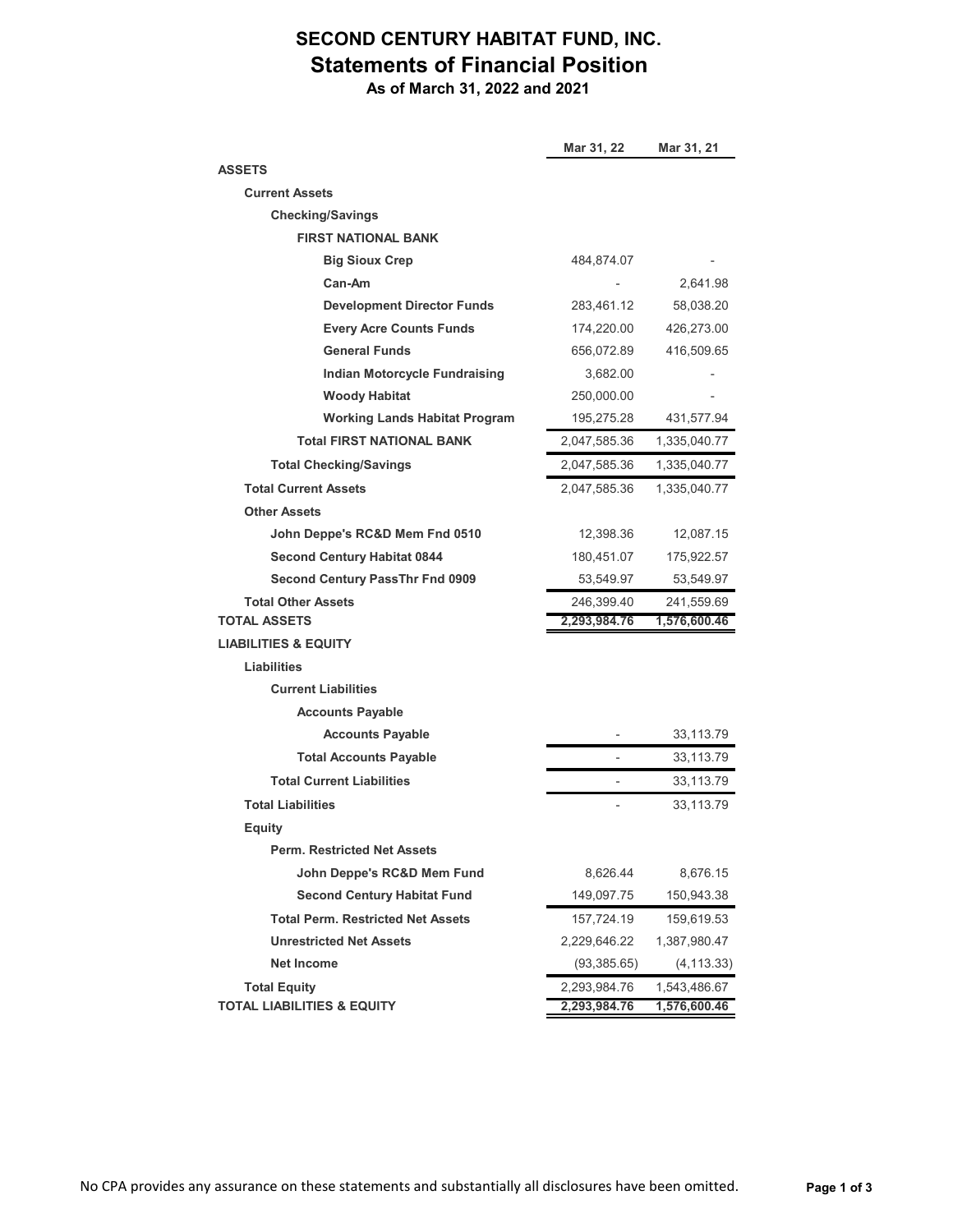# **SECOND CENTURY HABITAT FUND, INC. Statements of Activities and Changes in Net Assets**

 **For the Three Months Ended March 31, 2022 and 2021**

|                                        | Jan - Mar 22 | Jan - Mar 21   |
|----------------------------------------|--------------|----------------|
| <b>Ordinary Income/Expense</b>         |              |                |
| <b>Income</b>                          |              |                |
| <b>Big Horn Sheep License Auction</b>  | (77,625.00)  |                |
| <b>Contributions</b>                   | 25,781.85    | 102,121.33     |
| Earnings/Losses                        | (8, 127.40)  | 4,487.95       |
| <b>GFP License Donations</b>           | 44,435.60    |                |
| <b>Miscellaneous Income</b>            | 800.00       |                |
| <b>Working Lands Program</b>           | 18,400.00    |                |
| <b>Total Income</b>                    | 3,665.05     | 106,609.28     |
| <b>Expense</b>                         |              |                |
| Advertising                            | 1,500.00     |                |
| <b>Business Expenses</b>               | 1,720.50     |                |
| <b>Contract Services</b>               |              |                |
| <b>Accounting Fees</b>                 | 2,500.18     | 3,889.30       |
| Legal Fees                             | 234.00       |                |
| <b>Outside Contract Services</b>       | 18,068.75    |                |
| <b>Contract Services - Other</b>       | 49,333.34    |                |
| <b>Total Contract Services</b>         | 70,136.27    | 3,889.30       |
| <b>Marketing</b>                       |              |                |
| <b>Conference, Convention, Meeting</b> | 1,060.00     |                |
| <b>Signs/Banners</b>                   | 1,345.94     |                |
| <b>Marketing - Other</b>               | 1,568.18     |                |
| <b>Total Marketing</b>                 | 3,974.12     | ٠              |
| <b>Operations</b>                      |              |                |
| <b>Bank Charges</b>                    | 182.05       | 88.02          |
| <b>Business Registration Fees</b>      | 10.00        |                |
| <b>Miscellaneous</b>                   | 274.87       |                |
| <b>Postage, Mailing Service</b>        | 11.60        |                |
| <b>Printing and Copying</b>            | 403.84       | 851.00         |
| <b>Web/Software</b>                    | 235.80       | $\overline{a}$ |
| <b>Total Operations</b>                | 1,118.16     | 939.02         |
| <b>Other Types of Expenses</b>         |              |                |
| Insurance - Liability, D and O         | 900.00       |                |
| <b>Total Other Types of Expenses</b>   | 900.00       |                |
| <b>Travel and Meetings</b>             | 1,031.65     |                |
| <b>Working Lands Program Payments</b>  | 16,670.00    | 105,894.29     |
| <b>Total Expense</b>                   | 97,050.70    | 110,722.61     |
| <b>Net Ordinary Income</b>             | (93, 385.65) | (4,113.33)     |
| <b>Net Income</b>                      | (93, 385.65) | (4, 113.33)    |